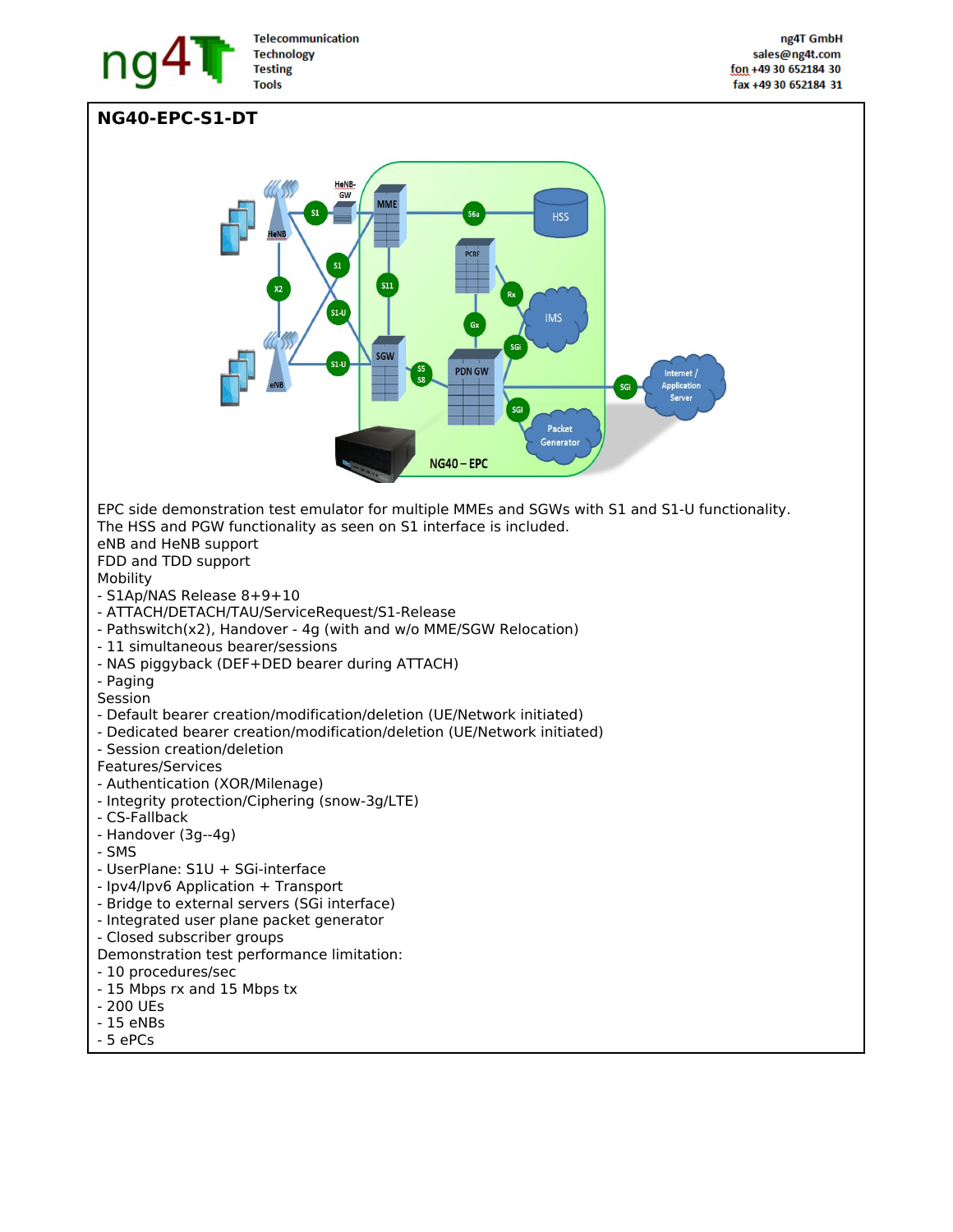

## **NG40-EPC-S1-FT VIIVI HSS**  $s1-l$ **IMS**  $s1-$ **PDN GW** Internet / **Applicatio** Server ٢Ġ Packet Generator  $NG40 - EPC$ EPC side functional test emulator for multiple MMEs and SGWs with S1 and S1-U functionality. The HSS and PGW functionality as seen on S1 interface is included. eNB and HeNB support FDD and TDD support Mobility - S1Ap/NAS Release 8+9+10 - ATTACH/DETACH/TAU/ServiceRequest/S1-Release - Pathswitch(x2), Handover - 4g (with and w/o MME/SGW Relocation) - 11 simultaneous bearer/sessions - NAS piggyback (DEF+DED bearer during ATTACH) - Paging Session - Default bearer creation/modification/deletion (UE/Network initiated) - Dedicated bearer creation/modification/deletion (UE/Network initiated) - Session creation/deletion Features/Services - Authentication (XOR/Milenage) - Integrity protection/Ciphering (snow-3g/LTE) - CS-Fallback - Handover (3g--4g) - SMS - UserPlane: S1U + SGi-interface - Ipv4/Ipv6 Application + Transport - Bridge to external servers (SGi interface) - Integrated user plane packet generator including SGi allowing packet delay measurements - Closed subscriber groups - Message modification, deletion and insertion with commreplace emulation and Python scripts Functional test performance limitation: - 100 procedures/sec - 150 Mbps rx and 150 Mbps tx - 20000 UEs - 150 eNBs

- 50 EPCs